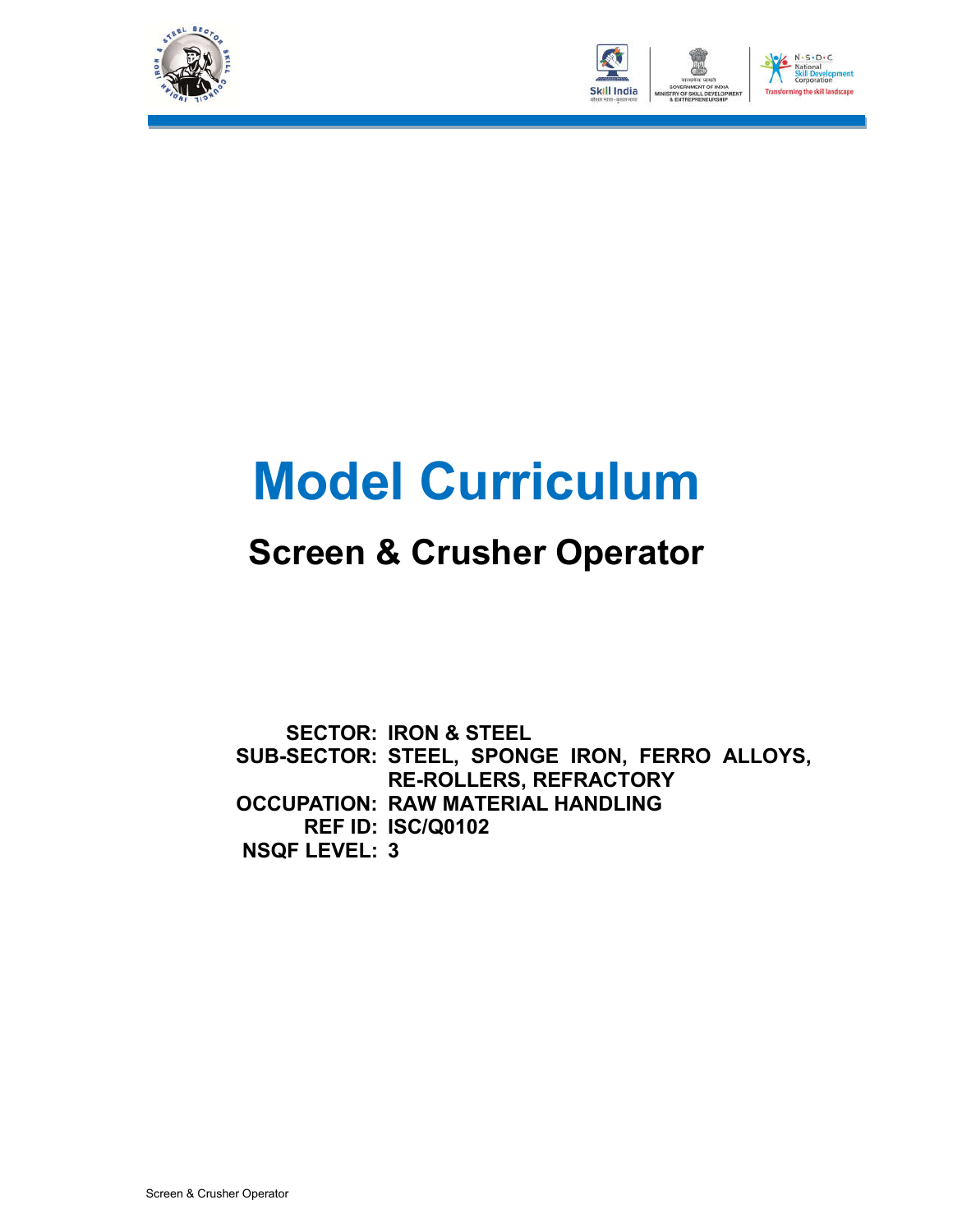



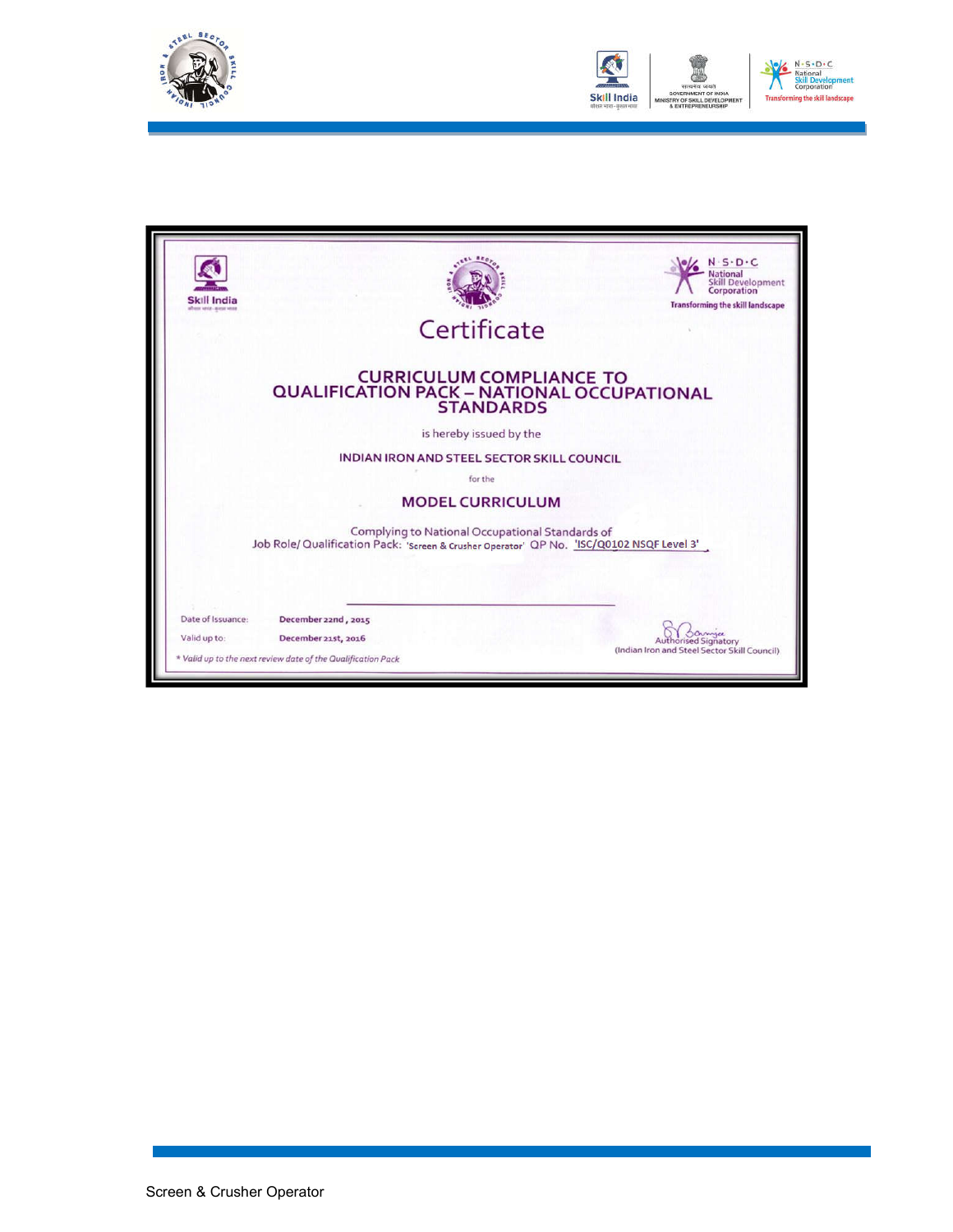



### **TABLE OF CONTENTS**

| 1. Curriculum                    | 04 |
|----------------------------------|----|
| 2. Trainer Prerequisites         | 07 |
| 3. Annexure: Assessment Criteria | 08 |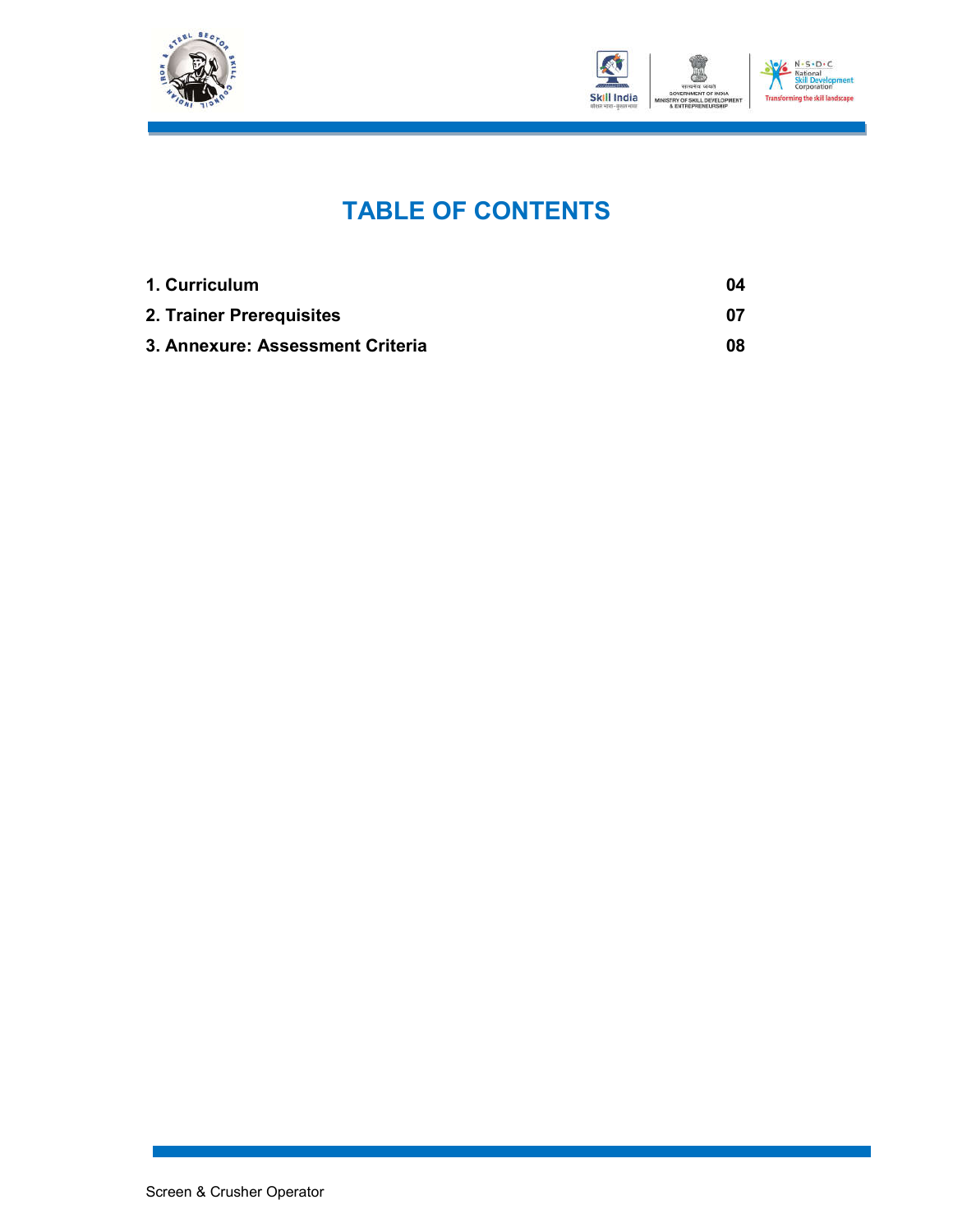



## **Screen & Crusher Operator**

#### **CURRICULUM / SYLLABUS**

This program is aimed at training candidates for the job of a "Screen & Crusher Operator", in the "Iron & Steel" Sector/Industry and aims at building the following key competencies amongst the learner.

| <b>Program Name</b>                               | <b>Screen &amp; Crusher Operator</b>                                                                                                                                                                                                                                                                                                                                                            |                                      |            |  |  |
|---------------------------------------------------|-------------------------------------------------------------------------------------------------------------------------------------------------------------------------------------------------------------------------------------------------------------------------------------------------------------------------------------------------------------------------------------------------|--------------------------------------|------------|--|--|
| <b>Qualification Pack Name</b><br>& Reference ID. | <b>ISC/Q0102</b>                                                                                                                                                                                                                                                                                                                                                                                | <b>Screen &amp; Crusher Operator</b> |            |  |  |
| <b>Version No.</b>                                | 1.0                                                                                                                                                                                                                                                                                                                                                                                             | <b>Version Update Date</b>           | 01-04-2017 |  |  |
| <b>Pre-requisites to</b><br><b>Training</b>       | Minimum qualification – 10th Pass                                                                                                                                                                                                                                                                                                                                                               |                                      |            |  |  |
| <b>Training Outcomes</b>                          | After completing this programme, participants will be able to:<br>Carry out inspection and monitor the screening and crushing unit<br>Carry out operation of screening and crushing Unit<br>Carry out basic maintenance activities of screening and crushing<br>$\bullet$<br>unit<br>Use basic health and safety practices at the work place<br>$\bullet$<br>Works effectively with others<br>٠ |                                      |            |  |  |

This course encompasses 5 out of 5 National Occupational Standards (NOS) of "Screen & Crusher Operator" Qualification Pack issued by "Indian Iron & Steel Sector Skill Council".

| Sr.<br>No.    | <b>Module</b>                                                                                                                                                                   | <b>Key Learning Outcomes</b>                                                                                                                                                                                                                        | <b>Equipment</b><br><b>Required</b>                                                                                 |
|---------------|---------------------------------------------------------------------------------------------------------------------------------------------------------------------------------|-----------------------------------------------------------------------------------------------------------------------------------------------------------------------------------------------------------------------------------------------------|---------------------------------------------------------------------------------------------------------------------|
|               | Over view of Iron &<br><b>Steel Industry</b><br><b>Theory Duration</b><br>(hh:mm)<br>04:00<br><b>Practical Duration</b><br>(hh:mm)<br>00:00<br><b>Corresponding NOS</b><br>Code | Understanding Iron & steel industry<br>$\bullet$<br>Understanding types of Iron & Steel<br>$\bullet$<br>Industry<br>Understanding products of Iron & Steel<br>$\bullet$<br>industry<br>Activities in Iron & Steel Industry<br>$\bullet$             | PPTs of Iron and<br>steel<br>manufacturing,<br>Charts showing the<br>same                                           |
| $\mathcal{P}$ | <b>Occupational, Health</b><br>and Safety (OHAS)<br><b>Theory Duration</b><br>(hh:mm)<br>08:00<br><b>Practical Duration</b><br>(hh:mm)<br>12:00<br><b>Corresponding NOS</b>     | Understanding the Occupational health<br>$\bullet$<br>& Safety<br>Understand What is hazard<br>$\bullet$<br>Documentation for Health and safety<br>$\bullet$<br>Working at Heights, confined spaces<br>$\bullet$<br>Remedies for fire at work place | PPTs for OHAS<br>related to Job<br>Role, Display<br>Material for PPEs<br>related to Job<br>Role, Safety<br>Material |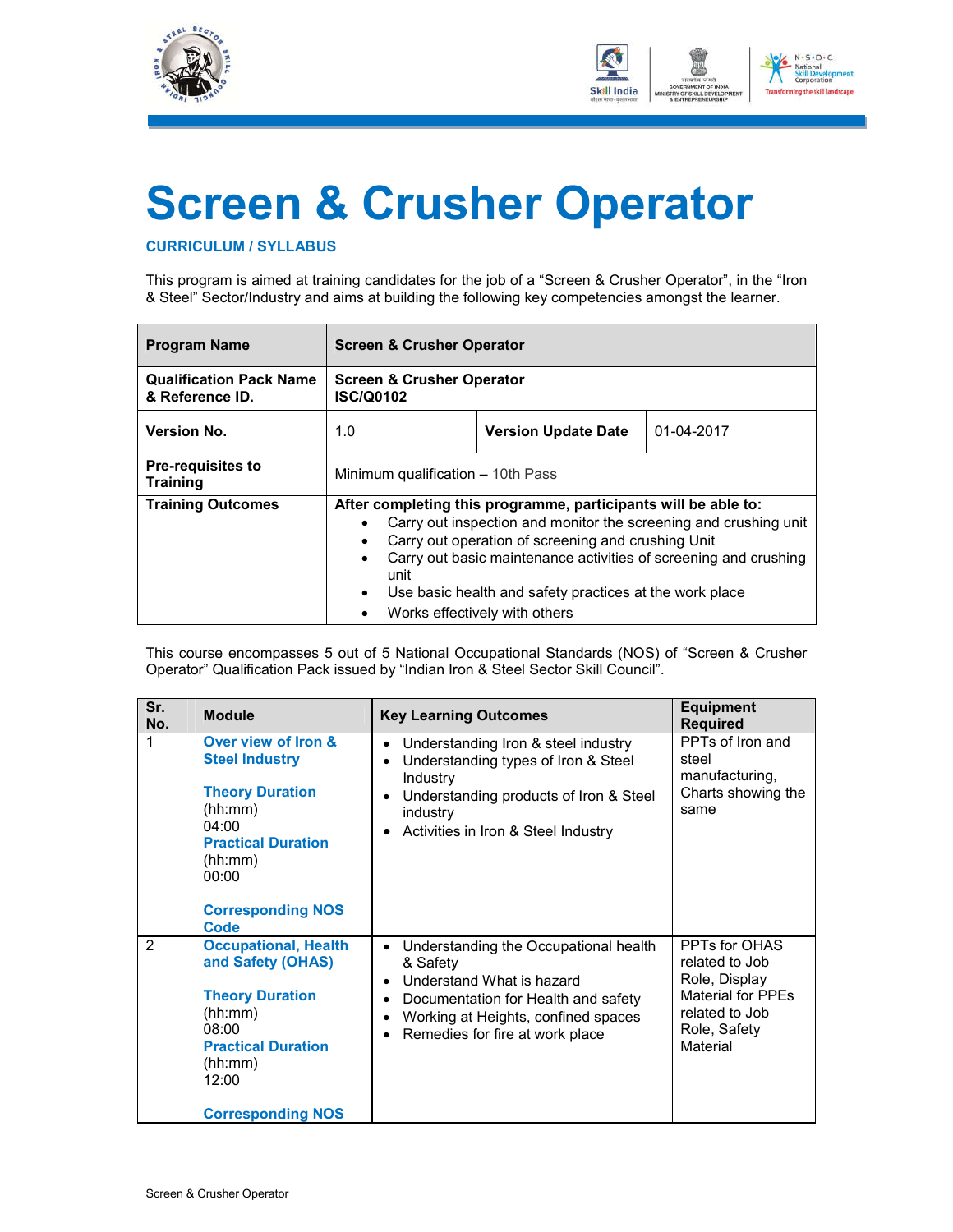



| Sr.<br>No. | <b>Module</b>                                                                                                                                                                                                                                  | <b>Key Learning Outcomes</b>                                                                                                                                                                                                                                                                                                         | <b>Equipment</b><br><b>Required</b>                                                                                                                                                                                                                                                                                 |
|------------|------------------------------------------------------------------------------------------------------------------------------------------------------------------------------------------------------------------------------------------------|--------------------------------------------------------------------------------------------------------------------------------------------------------------------------------------------------------------------------------------------------------------------------------------------------------------------------------------|---------------------------------------------------------------------------------------------------------------------------------------------------------------------------------------------------------------------------------------------------------------------------------------------------------------------|
|            | <b>Code</b><br><b>ISC/N0008</b>                                                                                                                                                                                                                |                                                                                                                                                                                                                                                                                                                                      |                                                                                                                                                                                                                                                                                                                     |
| 3          | <b>5S &amp; House keeping</b><br><b>Theory Duration</b><br>(hh:mm)<br>06:00<br><b>Practical Duration</b><br>(hh:mm)<br>10:00<br><b>Corresponding NOS</b><br><b>Code</b><br><b>ISC/N0008</b>                                                    | Identification of bottlenecks in<br>$\bullet$<br>functioning of work place<br>• Various methods of housekeeping both<br>pre-work & post-work as well                                                                                                                                                                                 | PPTs of 5S,<br>Display Charts of<br>5S, Audit<br>Checklists of 5S                                                                                                                                                                                                                                                   |
| 4          | <b>Carry out inspection</b><br>and monitor the<br>screening and<br>crushing unit<br><b>Theory Duration</b><br>(hh:mm)<br>25:00<br><b>Practical Duration</b><br>(hh:mm)<br>70:00<br><b>Corresponding NOS</b><br><b>Code</b><br><b>ISC/N0105</b> | Understand the assigned job in<br>$\bullet$<br>accordance with prior planning<br>Carry out the routine inspection of<br>$\bullet$<br>screening and crushing unit<br>Understand the importance of proper<br>$\bullet$<br>functioning of the screening and<br>crushing system and continuous<br>monitoring for uninterrupted operation | PPTs for various<br>types of drawings,<br>Vernier, Micro<br>meter, dial gauge,<br>filler gauge,<br>torque wrench, IC<br>engine,<br>transmission<br>system, lubrication<br>system, fuel<br>charging system,<br>cooling system,<br>accessories,<br>electrical system,<br>hydraulics and<br>pneumatics,<br>motors etc. |
| 5          | <b>Carry out operation of</b><br>screening and<br>crushing unit<br><b>Theory Duration</b><br>(hh:mm)<br>30:00<br><b>Practical Duration</b><br>(hh:mm)<br>80:00<br><b>Corresponding NOS</b><br><b>Code</b><br><b>ISC/N0106</b>                  | Understand the operation of screening<br>$\bullet$<br>and crushing system<br>Plan and coordinate for smooth<br>$\bullet$<br>operation<br>Carry out the operational activities                                                                                                                                                        | Vernier, Micro<br>meter, dial gauge,<br>filler gauge,<br>torque wrench, IC<br>engine,<br>transmission<br>system, lubrication<br>system, fuel<br>charging system,<br>cooling system,<br>accessories,<br>electrical system,<br>hydraulics and<br>pneumatics,<br>motors etc.                                           |
| 6          | <b>Carry out basic</b><br>maintenance activities<br>of screening and<br>crushing unit                                                                                                                                                          | Plan the routine and preventive<br>$\bullet$<br>maintenance that need to be carried<br>out for screening and crushing system                                                                                                                                                                                                         | Vernier, Micro<br>meter, dial gauge,<br>filler gauge,                                                                                                                                                                                                                                                               |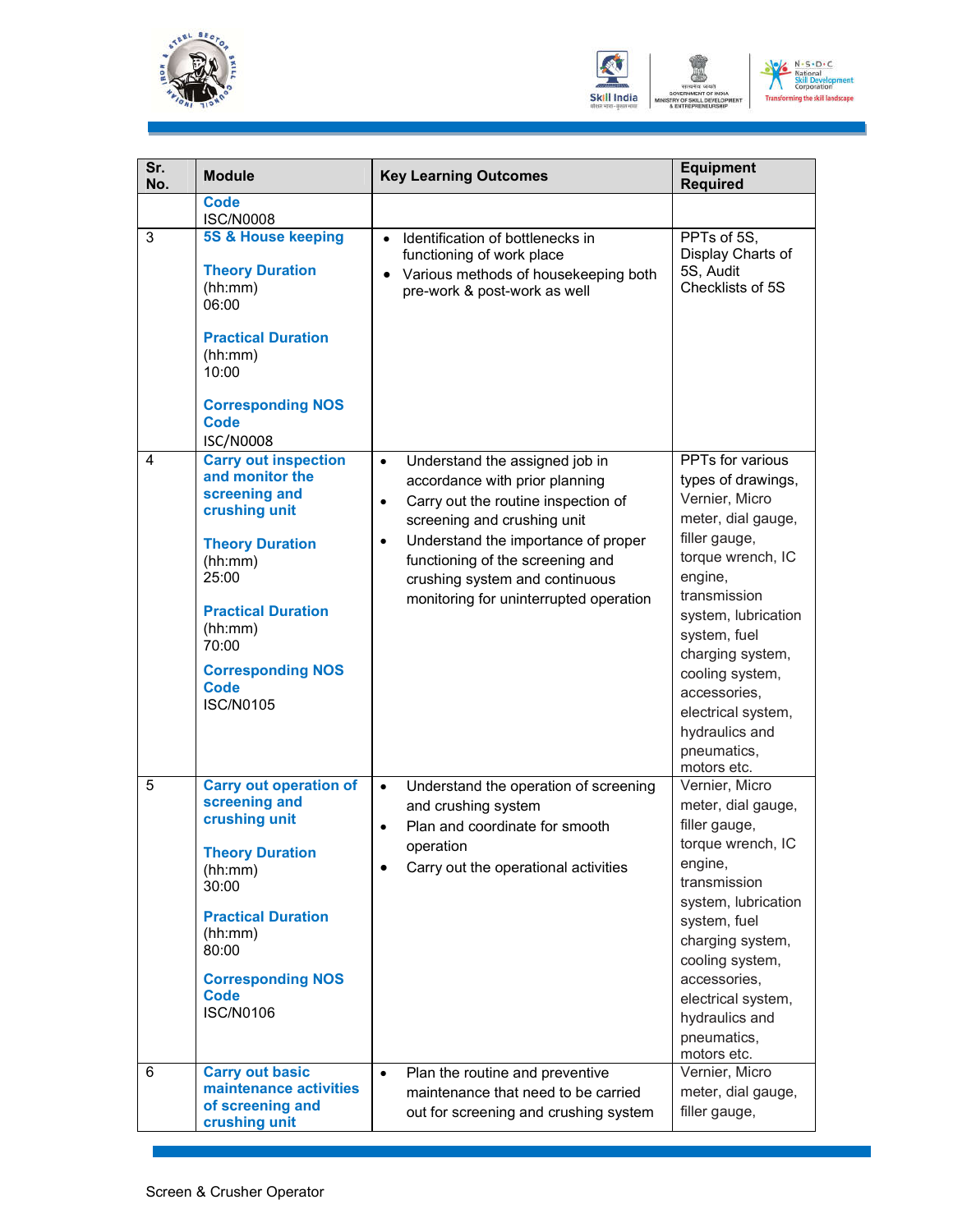



| Sr.<br>No.     | <b>Module</b>                                                                                                                                                                                                              | <b>Key Learning Outcomes</b>                                                                                                                                                                                                                                                                                                                                                  | <b>Equipment</b><br><b>Required</b>                                                                                                                                                                                             |
|----------------|----------------------------------------------------------------------------------------------------------------------------------------------------------------------------------------------------------------------------|-------------------------------------------------------------------------------------------------------------------------------------------------------------------------------------------------------------------------------------------------------------------------------------------------------------------------------------------------------------------------------|---------------------------------------------------------------------------------------------------------------------------------------------------------------------------------------------------------------------------------|
|                | <b>Theory Duration</b><br>(hh:mm)<br>25:00<br><b>Practical Duration</b><br>(hh:mm)<br>90:00<br><b>Corresponding NOS</b><br><b>Code</b><br><b>ISC/N0107</b>                                                                 | Coordinate to carry out maintenance<br>$\bullet$<br>activities of screening and crushing<br>system                                                                                                                                                                                                                                                                            | torque wrench, IC<br>engine,<br>transmission<br>system, lubrication<br>system, fuel<br>charging system,<br>cooling system,<br>accessories,<br>electrical system,<br>hydraulics and<br>pneumatics,<br>motors etc.                |
| $\overline{7}$ | <b>Use basic health and</b><br>safety practices at the<br>workplace<br><b>Duration</b><br>(hh:mm)<br>06:00<br><b>Practical Duration</b><br>(hh:mm)<br>08:00<br><b>Corresponding NOS</b><br><b>Code</b><br><b>ISC/N0008</b> | Health and safety procedures<br>$\bullet$<br>Fire safety procedures<br>$\bullet$<br>Emergencies, rescue and first aid<br>$\bullet$<br>procedures                                                                                                                                                                                                                              | PPE, Different<br>Type of Safety<br>Sign, First Aid Box,<br>Safety instrument<br>and clothing, Step<br>Ladder, Sample<br>Accident reports,<br>Fire Extinguishers,<br>Items required for<br>fire extinguisher<br>and fire Safety |
| 8              | <b>Work effectively with</b><br><b>others</b><br><b>Duration</b><br>(hh:mm)<br>08:00<br><b>Practical Duration</b><br>(hh:mm)<br>08:00<br><b>Corresponding NOS</b><br><b>Code</b><br><b>ISC/N0009</b>                       | Ensure appropriate communication with<br>$\bullet$<br>superiors, peers and others as<br>applicable at work place<br>Demonstrate appropriate behaviour and<br>$\bullet$<br>etiquette at work place                                                                                                                                                                             | Communication<br>skills PPTs,<br>Posters Team<br>management<br>posters                                                                                                                                                          |
|                | <b>Total Duration</b><br><b>Theory Duration</b><br>112:00<br><b>Practical Duration</b><br>278:00                                                                                                                           | <b>Unique Equipment Required:</b><br>Mechanical Drawings, Blueprints,<br>$\bullet$<br>Basic Tools and Equipment's,<br>$\bullet$<br>measuring tools& precision measurement tools,<br>$\bullet$<br>Lubricant and coolant<br>$\bullet$<br>Material and Equipment for cleaning, lifting machines<br>$\bullet$<br>PPE, Safety Sign, First Aid Box, Fire Extinguishers<br>$\bullet$ |                                                                                                                                                                                                                                 |

Grand Total Course Duration: **390Hours, 0 Minutes**

*(This syllabus/ curriculum has been approved by Indian Iron and Steel Sector Skills Council)*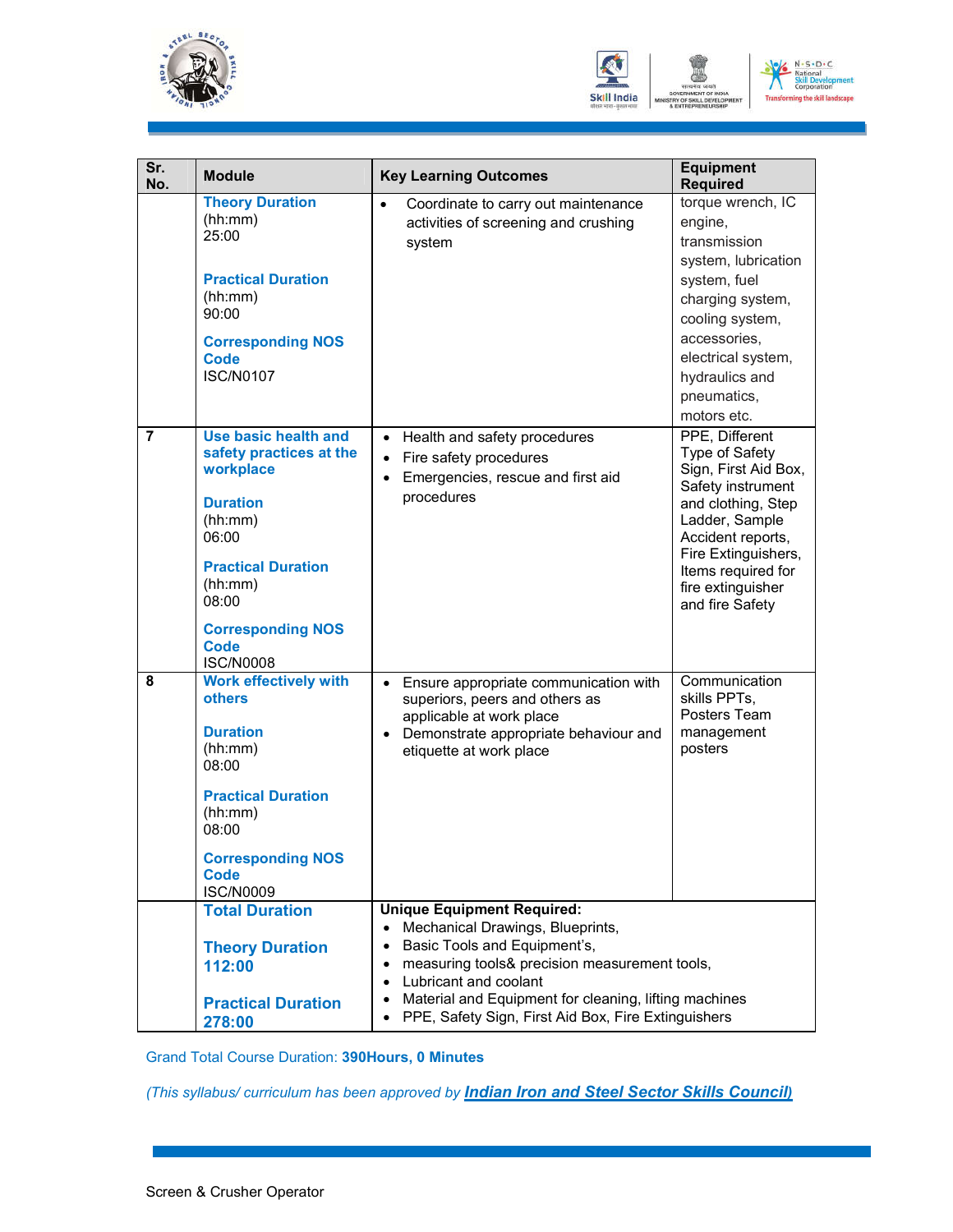



### **Trainer Prerequisites for Job role: "Screen & Crusher Operator" mapped to Qualification Pack: "ISC/Q0102"**

| Sr.<br>No.     | <b>Area</b>                                            | <b>Details</b>                                                                                                                                                                                                                                                                                                                                                                             |
|----------------|--------------------------------------------------------|--------------------------------------------------------------------------------------------------------------------------------------------------------------------------------------------------------------------------------------------------------------------------------------------------------------------------------------------------------------------------------------------|
|                | <b>Description</b>                                     | To deliver accredited training service, mapping to the curriculum detailed<br>above, in accordance with the Qualification Pack "ISC/Q0102".                                                                                                                                                                                                                                                |
| $\mathfrak{p}$ | Personal<br><b>Attributes</b>                          | Aptitude for conducting training, and pre/ post work to ensure competent.<br>employable candidates at the end of the training. Strong communication<br>skills, interpersonal skills, ability to work as part of a team; a passion for<br>quality and for developing others; well-organised and focused, eager to<br>learn and keep oneself updated with the latest in the mentioned field. |
| 3              | <b>Minimum</b><br><b>Educational</b><br>Qualifications | Min. ITI pass and preferably CTI/ATI cleared/ Diploma Mechanical                                                                                                                                                                                                                                                                                                                           |
| 4a             | Domain<br>Certification                                | Certified for Job Role: "Screen & Crusher Operator" mapped to QP:<br>"ISC/Q0102". Minimum accepted score is 80%                                                                                                                                                                                                                                                                            |
| 4b             | <b>Platform</b><br>Certification                       | Recommended that the Trainer is certified for the Job Role: "Trainer",<br>mapped to the Qualification Pack: "SSC/1402". Minimum accepted score<br>is 80%                                                                                                                                                                                                                                   |
| 5              | <b>Experience</b>                                      | Min. 5 years industry experience and minimum 2 years' experience as<br>Trained or un trained for same Job Role/Trade                                                                                                                                                                                                                                                                       |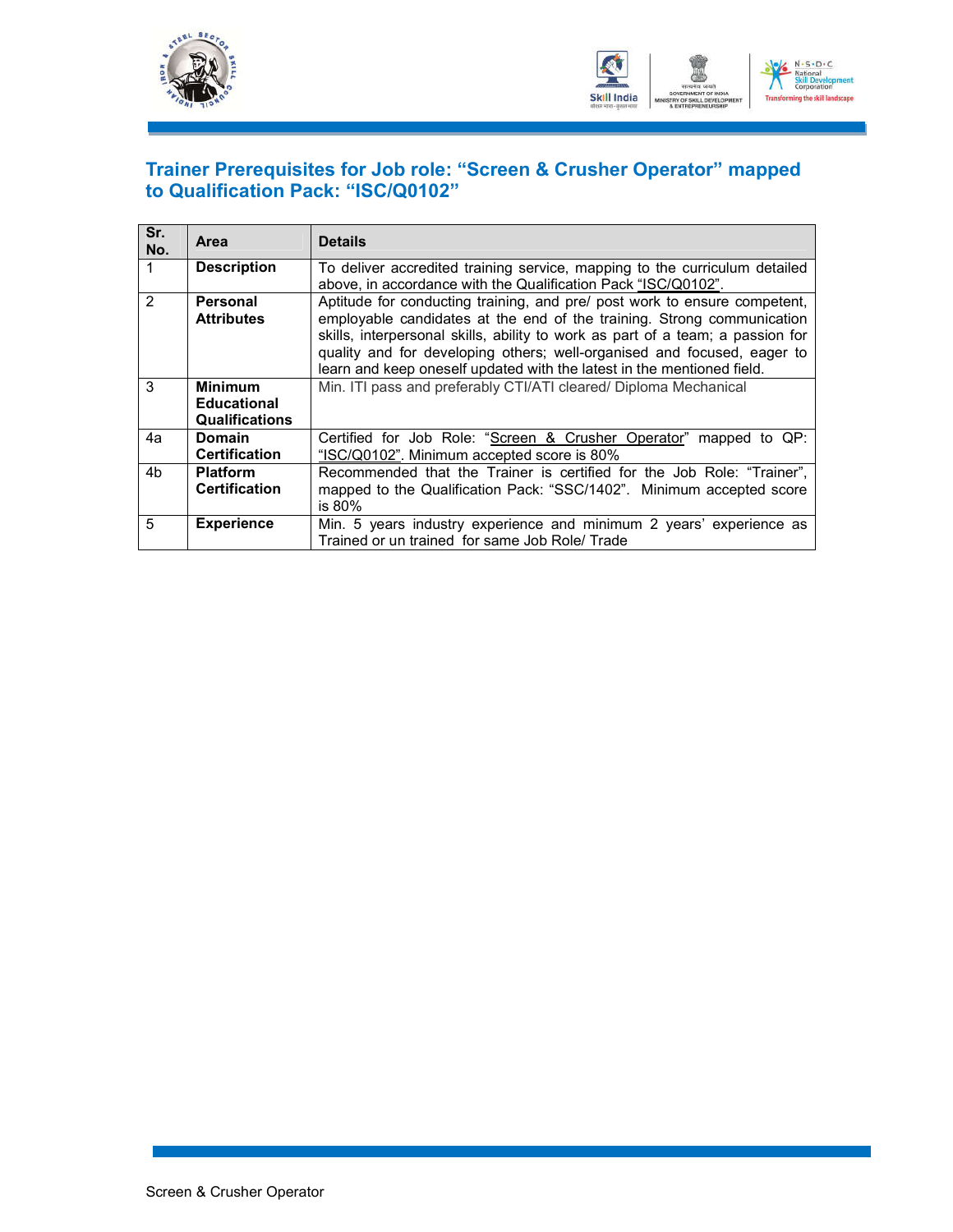



#### **Annexure: Assessment Criteria**

| <b>Assessment Criteria</b>  |                                                     |
|-----------------------------|-----------------------------------------------------|
| <b>Job Role</b>             | Screen & Crusher Operator                           |
| <b>Qualification Pack</b>   | <b>ISC/Q0102</b>                                    |
| <b>Sector Skill Council</b> | <b>Indian Iron &amp; Steel Sector Skill Council</b> |

| Sr.<br>No.     | <b>Guidelines for Assessment</b>                                                                                                                                                                                                                                                               |
|----------------|------------------------------------------------------------------------------------------------------------------------------------------------------------------------------------------------------------------------------------------------------------------------------------------------|
|                | Criteria for assessment for each Qualification Pack will be created by the Sector Skill<br>Council. Each Performance Criteria (PC) will be assigned marks proportional to its<br>importance in NOS. SSC will also lay down proportion of marks for Theory and Skills<br>Practical for each PC. |
| $\mathcal{P}$  | The assessment for the theory part will be based on knowledge bank of questions created<br>by the SSC                                                                                                                                                                                          |
| 3              | Individual assessment agencies will create unique question papers for theory part for each<br>candidate at each examination/training centre (as per assessment criteria below)                                                                                                                 |
| 4              | Individual assessment agencies will create unique evaluations for skill practical for every<br>student at each examination/training centre based on these criteria.                                                                                                                            |
| $\overline{5}$ | To pass the Qualification Pack, every trainee should score a minimum of 60% in every<br>NOS.                                                                                                                                                                                                   |
| 6              | In case of successfully passing only certain number of NOS's, the trainee is eligible to take<br>subsequent assessment on the balance NOS's to pass the Qualification Pack.                                                                                                                    |

|                                                                                                   |                                                                                                                                           |                    |        |               | <b>Marks allocation</b>    |  |
|---------------------------------------------------------------------------------------------------|-------------------------------------------------------------------------------------------------------------------------------------------|--------------------|--------|---------------|----------------------------|--|
| <b>Assessment</b><br>outcome<br>(nos)                                                             | <b>Assessment criteria</b>                                                                                                                | <b>Total marks</b> | Out of | <b>Theory</b> | <b>Skills</b><br>practical |  |
| <b>ISC/N0105:</b><br>Carry out<br>inspection and<br>monitor the<br>screening and<br>crushing unit | PC1. Collect and interpret<br>information from previous<br>day/shift logbook                                                              | 400                | 10     | 5             | 5                          |  |
|                                                                                                   | PC2. Interpret the log book to<br>understand the readiness of<br>the crusher/ball mill, screens,<br>grate bars, grizzly's, sheave<br>etc. |                    | 15     | 5             | 10                         |  |
|                                                                                                   | PC3. Plan to execute the<br>assigned job                                                                                                  |                    | 20     | 5             | 15                         |  |
|                                                                                                   | PC4. Seek clarification from<br>supervisor in case of any<br>doubt                                                                        |                    | 15     | 5             | 10                         |  |
|                                                                                                   | PC5. Ensure availability of the<br>checklist for regular inspection                                                                       |                    | 10     | 5             | 5                          |  |
|                                                                                                   | PC6. Inspect conveyor<br>galleries for cleanliness                                                                                        |                    | 20     | 5             | 15                         |  |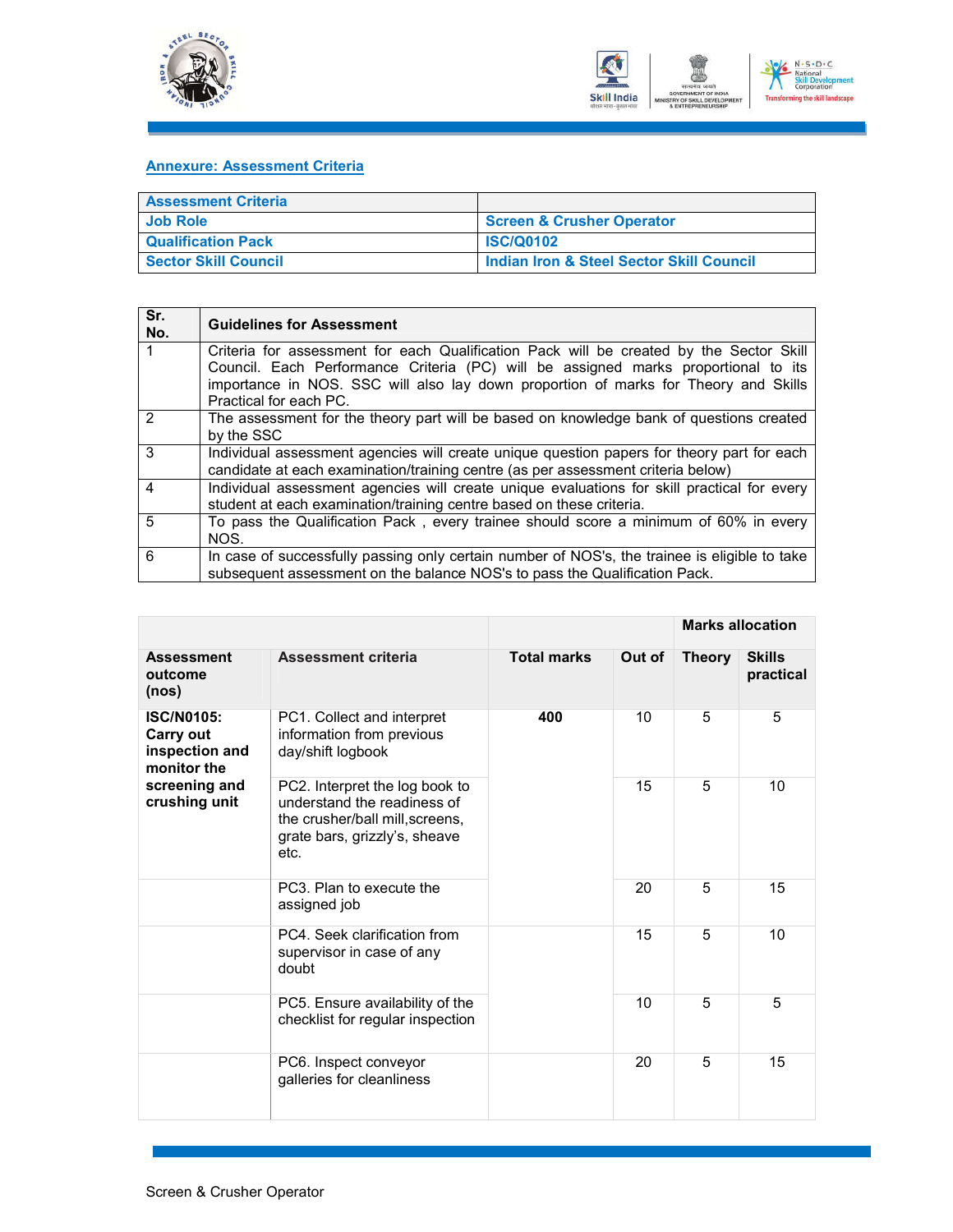





|                                |                                                                                                                                                                                                                      | <b>Marks allocation</b> |        |               |                            |
|--------------------------------|----------------------------------------------------------------------------------------------------------------------------------------------------------------------------------------------------------------------|-------------------------|--------|---------------|----------------------------|
| Assessment<br>outcome<br>(nos) | <b>Assessment criteria</b>                                                                                                                                                                                           | <b>Total marks</b>      | Out of | <b>Theory</b> | <b>Skills</b><br>practical |
|                                | PC7. Inspect physical health<br>of belts conveyor for scratch,<br>cut, hole, pilled-off ply and<br>its training for proper running.<br>For chain conveyor inspect the<br>physical condition of its tray<br>and links |                         | 20     | 5             | 15                         |
|                                | PC8. Inspect rollers (bolts,<br>troughing and return), roller<br>stands, lagging of H.E. & T.E.<br>drums, physical condition of<br>T.E. drum stand, structure and<br>tension screws                                  |                         | 20     | 5             | 15                         |
|                                | PC9. Inspect gravity take-up<br>pulley wherever required                                                                                                                                                             |                         | 20     | 5             | 15                         |
|                                | PC10. Inspect crusher teeth,<br>segment, roll. Shaft brush and<br>crusher gap                                                                                                                                        |                         | 20     | 5             | 15                         |
|                                | PC11. Inspect ball mill<br>wherever necessary                                                                                                                                                                        |                         | 20     | 5             | 15                         |
|                                | PC12. Inspect grate bars,<br>grills, grizzly rolls, discs, gear<br>trains and oil pumps etc.                                                                                                                         |                         | 20     | 5             | 15                         |
|                                | PC13. Inspect the<br>screens/sheave, vibration<br>motors, "V" belts etc.                                                                                                                                             |                         | 15     | 5             | 10                         |
|                                | PC14. Inspect all relevant<br>equipment as well as safety<br>interlocking's, pull chords, heat<br>sensors, speed pick-up relays<br>etc. wherever applicable                                                          |                         | 20     | 5             | 15                         |
|                                | PC15. Inspect pollution<br>control/dust catching systems<br>for their control level and<br>efficiency                                                                                                                |                         | 15     | 5             | 10                         |
|                                | PC16. Ensure appropriate<br>display of placards for units<br>under shut-down and<br>maintenance                                                                                                                      |                         | 15     | 5             | 10                         |
|                                | PC17. Escalate deviations or<br>abnormalities to supervisor                                                                                                                                                          |                         | 15     | 5             | 10                         |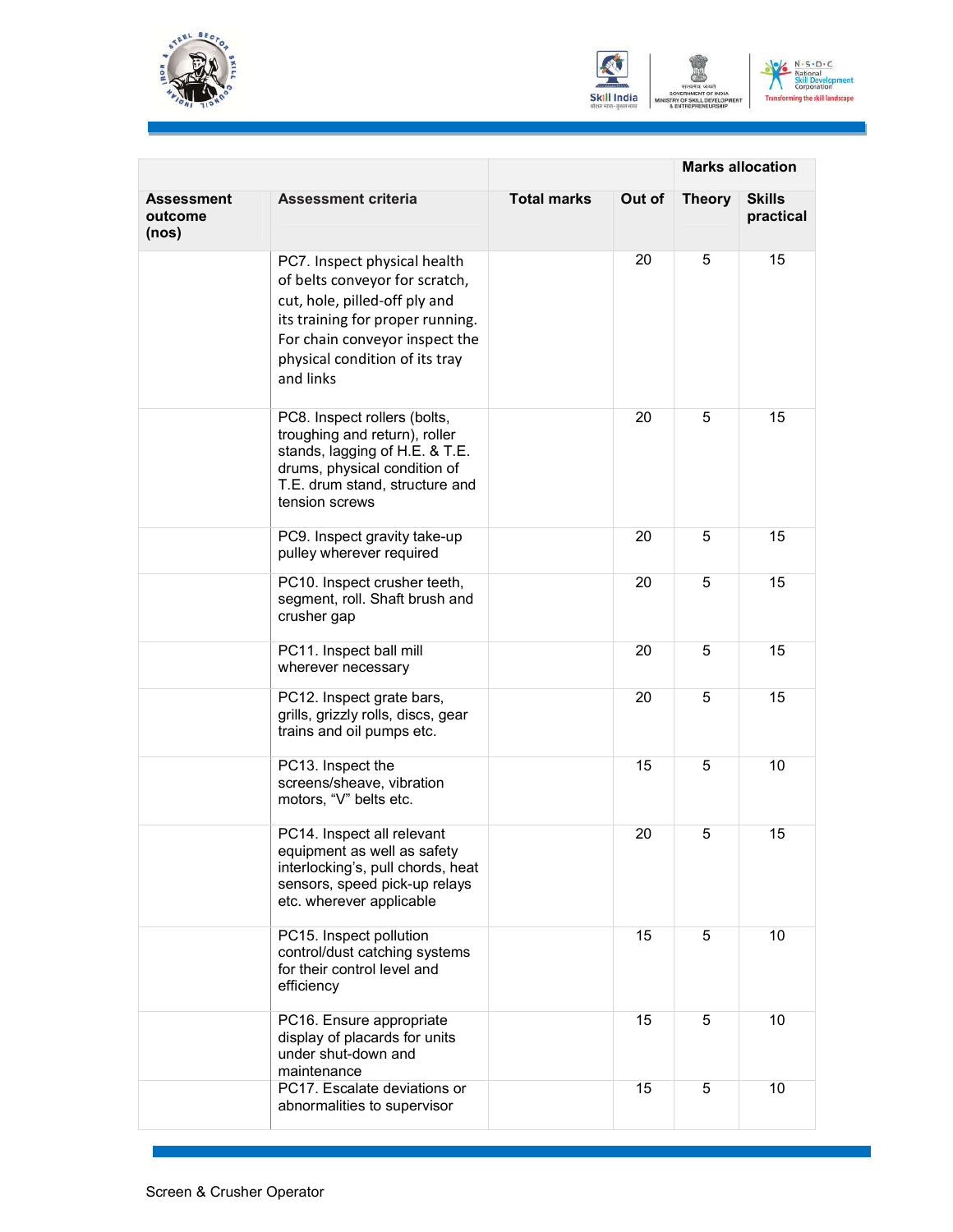





|                                                                                        |                                                                                                                                                                                                    | <b>Marks allocation</b> |        |               |                            |
|----------------------------------------------------------------------------------------|----------------------------------------------------------------------------------------------------------------------------------------------------------------------------------------------------|-------------------------|--------|---------------|----------------------------|
| Assessment<br>outcome<br>(nos)                                                         | <b>Assessment criteria</b>                                                                                                                                                                         | <b>Total marks</b>      | Out of | <b>Theory</b> | <b>Skills</b><br>practical |
|                                                                                        | PC18. Ensure working and the<br>standby unit e.g. grizzly's,<br>grills, grate bars, screen,<br>devices of crushers are in<br>proper condition                                                      |                         | 15     | 5             | 10                         |
|                                                                                        | PC19. Ensure in case of<br>absence of parallel stream the<br>running worthiness of the<br>available stream / section is<br>restored by means of carrying<br>out necessary rectification<br>process |                         | 15     | 5             | 10                         |
|                                                                                        | PC20. Ensure monitoring of<br>the working unit e.g. grizzly's,<br>screens, grate bars, grizzly's<br>etc. by visual inspection                                                                      |                         | 20     | 5             | 15                         |
|                                                                                        | PC21. Ensure continuous<br>monitoring of spillage of raw<br>materials and take appropriate<br>steps as required                                                                                    |                         | 20     | 5             | 15                         |
|                                                                                        | PC22. Ensure the conveyor<br>belt is properly trained<br>(arresting the shifting of the<br>belt)                                                                                                   |                         | 20     | 5             | 15                         |
|                                                                                        | PC23. Note anomaly if any<br>and inform supervisor,<br>coordinate for taking corrective<br><b>Measures</b>                                                                                         |                         | 20     | 5             | 15                         |
|                                                                                        | <b>NOS Total Marks</b>                                                                                                                                                                             | <b>Total</b>            | 400    | 115           | 285                        |
| <b>ISC/N0106</b><br><b>Carry out</b><br>operation of<br>screening and<br>crushing unit | PC1. Understand the<br>sequence of screening and<br>crushing activities                                                                                                                            | 250                     | 20     | 5             | 15                         |
|                                                                                        | PC2. Interpret the previous<br>shift/day log book to check<br>readiness of the operating<br>stream                                                                                                 |                         | 20     | 5             | 15                         |
|                                                                                        | PC3. Coordinate with the<br>interlinked departments (e.g.<br>blast furnace, raw material<br>handling, traffic etc.) as<br>necessary to start the<br>screening and crushing system                  |                         | 20     | 5             | 15                         |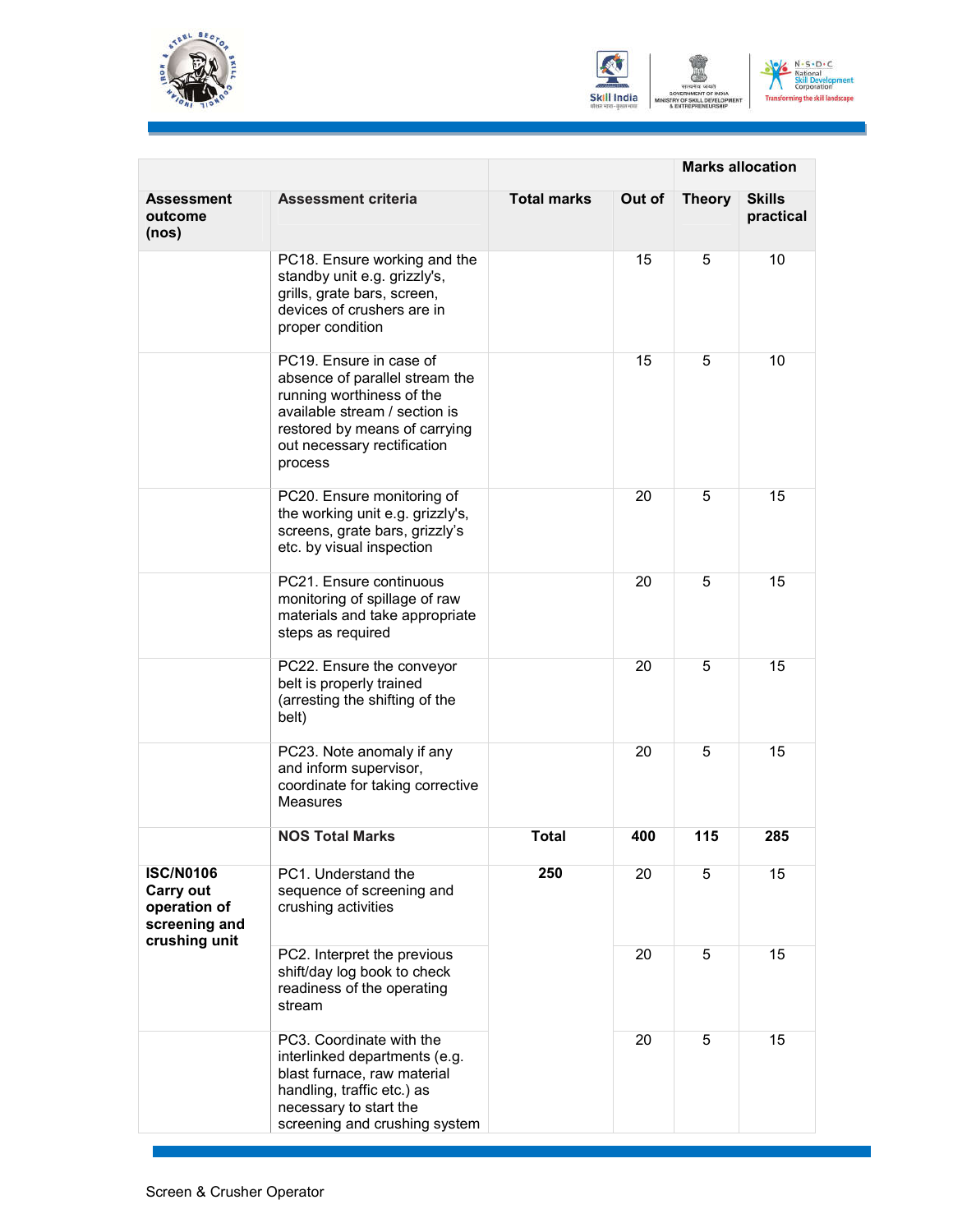





|                                       |                                                                                                                                              | <b>Marks allocation</b> |        |               |                            |
|---------------------------------------|----------------------------------------------------------------------------------------------------------------------------------------------|-------------------------|--------|---------------|----------------------------|
| <b>Assessment</b><br>outcome<br>(nos) | <b>Assessment criteria</b>                                                                                                                   | <b>Total marks</b>      | Out of | <b>Theory</b> | <b>Skills</b><br>practical |
|                                       | PC4. Seek clarification from<br>supervisor in case of any<br>doubt/deviation                                                                 |                         | 15     | 5             | 10                         |
|                                       | PC5. Select position of feeder<br>valve as per plan for feeding to<br>blast furnace/wagon<br>loading                                         |                         | 20     | 5             | 15                         |
|                                       | PC6. Carry out visual<br>inspection of the unit for<br>starting the operation                                                                |                         | 15     | 0             | 15                         |
|                                       | PC7. Coordinate for loco and<br>wagon placement (in case of<br>wagon loading) and repeat<br>the process as necessary<br>during operation     |                         | 15     | $\Omega$      | 15                         |
|                                       | PC8. Start crusher from the<br>respective work site control<br>board                                                                         |                         | 15     | $\mathbf{0}$  | 15                         |
|                                       | PC9. Interpret the voice<br>communication clearly for<br>starting the operation process                                                      |                         | 20     | 5             | 15                         |
|                                       | PC10. Ensure starting the raw<br>material handling system                                                                                    |                         | 15     | 0             | 15                         |
|                                       | PC11. Ensure in case of<br>wagon loading proper signal is<br>being provided                                                                  |                         | 20     | 5             | 15                         |
|                                       | PC12. Carry out periodical<br>inspection of running units of<br>screening and crushing system                                                |                         | 20     | 5             | 15                         |
|                                       | PC13. Record the<br>deviations/faults as detected<br>through visual inspection and<br>inform the supervisor                                  |                         | 15     | 5             | 10                         |
|                                       | PC14. Coordinate with the<br>concerned team/department<br>for rectification/replacement as<br>necessary to ensure<br>uninterrupted operation |                         | 10     | 5             | 5                          |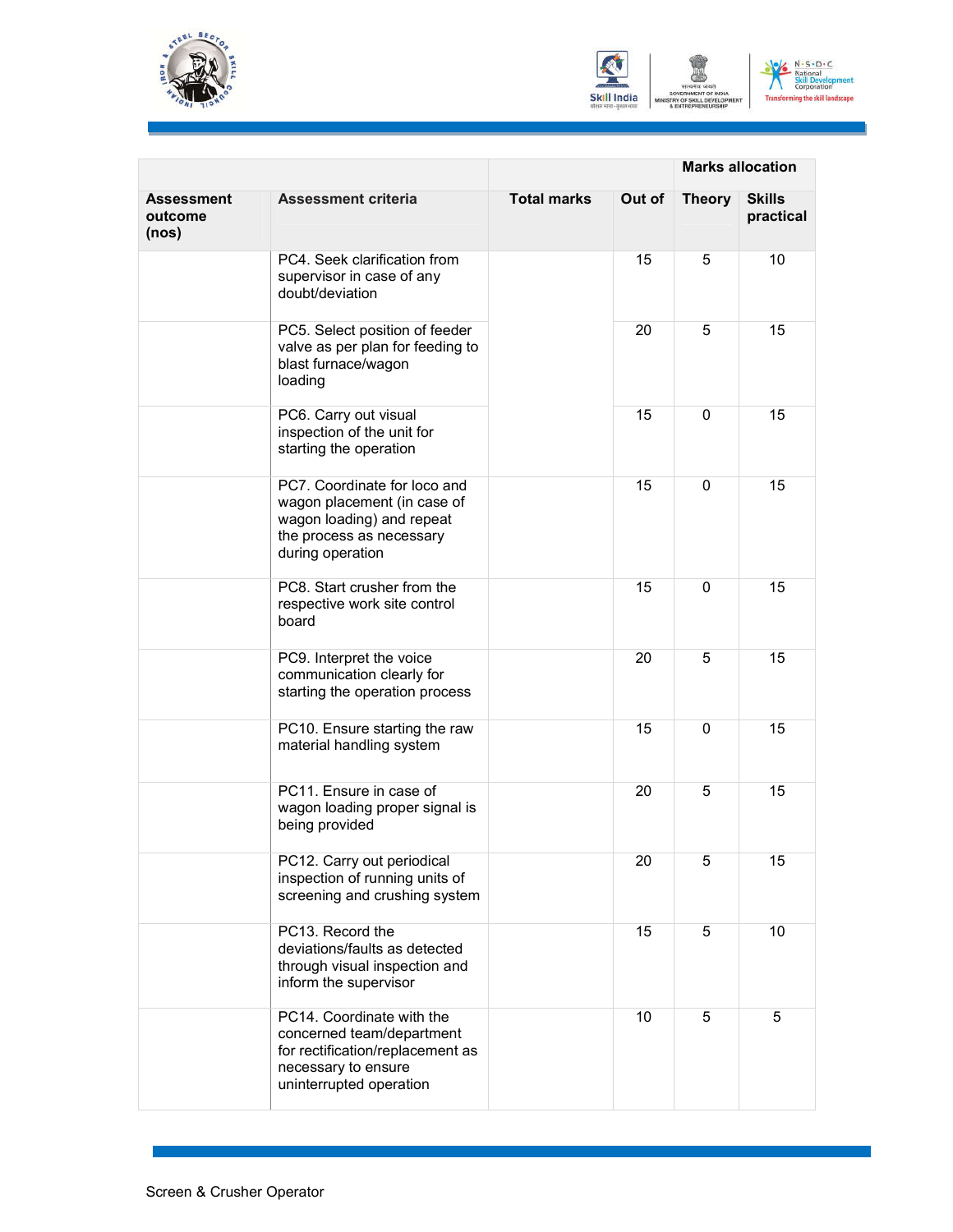





|                                                                                                                                                                                   |                                                                                                                                                                                       | <b>Marks allocation</b> |        |               |                            |
|-----------------------------------------------------------------------------------------------------------------------------------------------------------------------------------|---------------------------------------------------------------------------------------------------------------------------------------------------------------------------------------|-------------------------|--------|---------------|----------------------------|
| Assessment<br>outcome<br>(nos)                                                                                                                                                    | <b>Assessment criteria</b>                                                                                                                                                            | <b>Total marks</b>      | Out of | <b>Theory</b> | <b>Skills</b><br>practical |
|                                                                                                                                                                                   | PC15. Maintain log book and<br>record the spill over job,<br>running condition of the unit<br>and abnormalities if any for<br>next shift                                              |                         | 10     | 5             | 5                          |
|                                                                                                                                                                                   | <b>NOS Total Marks</b>                                                                                                                                                                | <b>Total</b>            | 250    | 55            | 195                        |
| <b>ISC/N0107:</b><br>Carry out basic<br>maintenance<br>activities of<br>screening and<br>crushing unit                                                                            | PC1. Analyse the inspection<br>data /report to identify the<br>sections/parts/equipments<br>pertaining to the screening and<br>crushing system that need<br>rectification/replacement | 100                     | 15     | 5             | 10                         |
|                                                                                                                                                                                   | PC2. Plan for<br>rectification/replacement of<br>sections/parts/equipments of<br>both the running and/or<br>standby streams as a part of<br>routine/preventive<br>maintenance         |                         | 15     | 5             | 10                         |
|                                                                                                                                                                                   | PC3. Ensure that all<br>maintenance activities are<br>carried out without/minimum<br>interruption of operation to<br>maintain the planned<br>production schedule                      |                         | 15     | 5             | 10                         |
|                                                                                                                                                                                   | PC4. Seek help/clarification<br>from supervisor in case of any<br>doubt                                                                                                               |                         | 10     | 5             | 5                          |
| PC5. Ensure to spare the<br>stream/parts/sections where<br>maintenance activities are to<br>be carried out<br>PC6. Communicate the<br>maintenance team to start the<br>activities |                                                                                                                                                                                       | 15                      | 5      | 10            |                            |
|                                                                                                                                                                                   |                                                                                                                                                                                       |                         | 10     | 5             | 5                          |
|                                                                                                                                                                                   | PC7. Communicate the co-<br>workers on the stream/<br>parts/sections where the<br>maintenance activities are<br>carried out to prevent any<br>untoward incidents                      |                         | 10     | 5             | 5                          |
|                                                                                                                                                                                   | PC8. Record the maintenance<br>data/activities in the log book                                                                                                                        |                         | 10     | 5             | 5                          |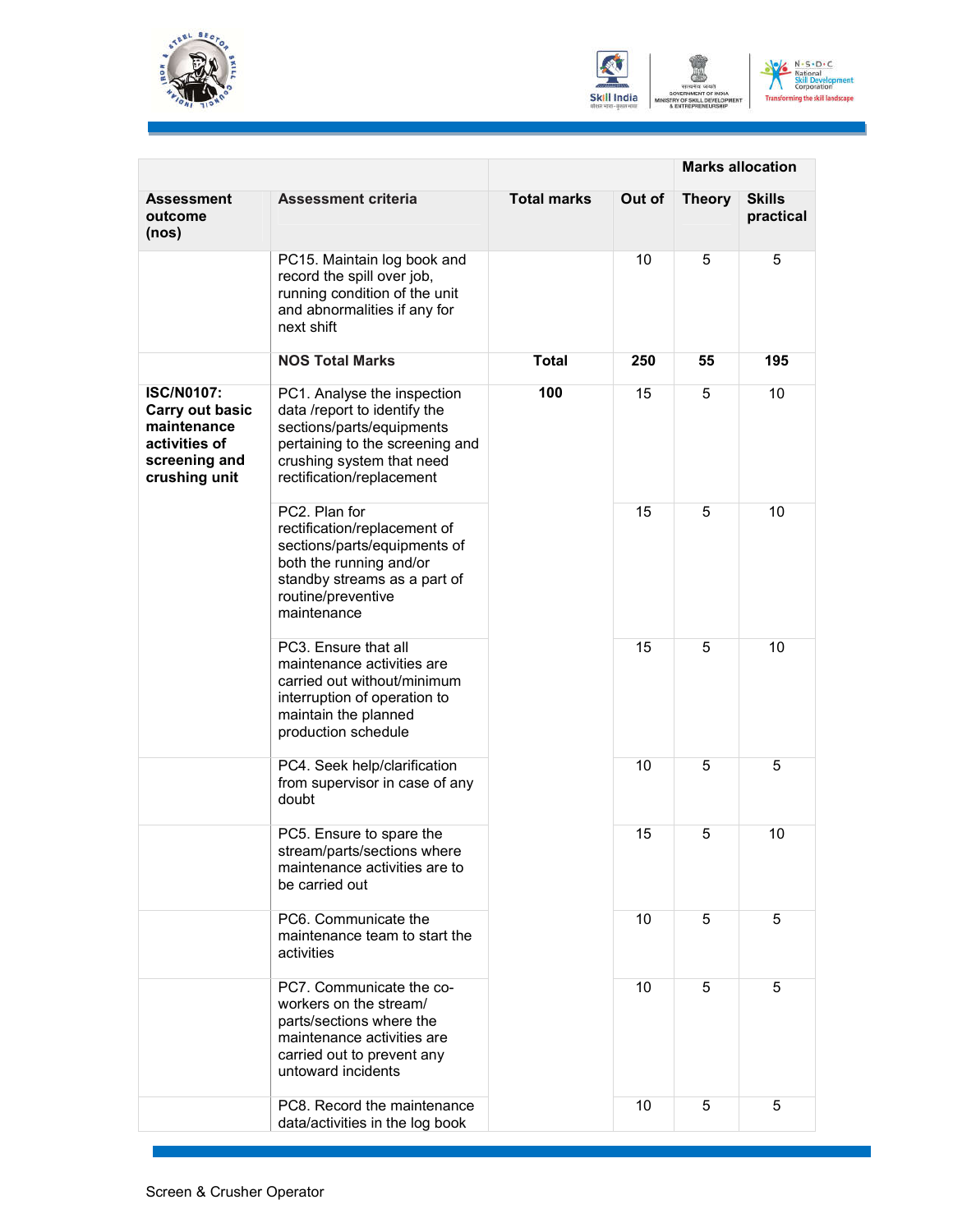





|                                                                         |                                                                                                                                                                                                         | <b>Marks allocation</b>          |        |               |                            |
|-------------------------------------------------------------------------|---------------------------------------------------------------------------------------------------------------------------------------------------------------------------------------------------------|----------------------------------|--------|---------------|----------------------------|
| Assessment<br>outcome<br>(nos)                                          | <b>Assessment criteria</b>                                                                                                                                                                              | <b>Total marks</b>               | Out of | <b>Theory</b> | <b>Skills</b><br>practical |
|                                                                         | and inform supervisor on<br>completion of the maintenance<br>job                                                                                                                                        |                                  |        |               |                            |
|                                                                         | <b>NOS Total Marks</b>                                                                                                                                                                                  | <b>Total</b>                     | 100    | 40            | 60                         |
| <b>ISC/N0008:</b><br>Use basic health<br>and safety<br>practices at the | PC1. Use protective<br>clothing/equipment for specific<br>tasks and work conditions                                                                                                                     | 150                              | 10     | 5             | 5                          |
| workplace                                                               | PC2. State the name and<br>location of people responsible<br>for health and safety in the<br>workplace                                                                                                  | 5<br>1<br>9<br>10<br>5<br>5<br>5 |        | 0             | 5                          |
|                                                                         | PC3. State the names and<br>location of documents that<br>refer to health and safety in the<br>workplace                                                                                                |                                  |        | $\Omega$      | 1                          |
|                                                                         | PC4. Identify job-site<br>hazardous work and state<br>possible causes of risk or<br>accident in the workplace                                                                                           |                                  |        | 5             | 4                          |
|                                                                         | PC5. Carry out safe working<br>practices while dealing with<br>hazards to ensure the safety<br>of self and others state<br>methods of accident<br>prevention in the work<br>environment of the job role |                                  |        | 5             | 5                          |
|                                                                         | PC6. State location of general<br>health and safety equipment in<br>the workplace                                                                                                                       |                                  |        | 0             | 5                          |
|                                                                         | PC7. Inspect for faults, set up<br>and safely use steps and<br>ladders in general use                                                                                                                   |                                  |        | 0             | 5                          |
|                                                                         | PC8. Work safely in and<br>around trenches, elevated<br>places and confined areas                                                                                                                       |                                  |        | $\mathbf 0$   | 5                          |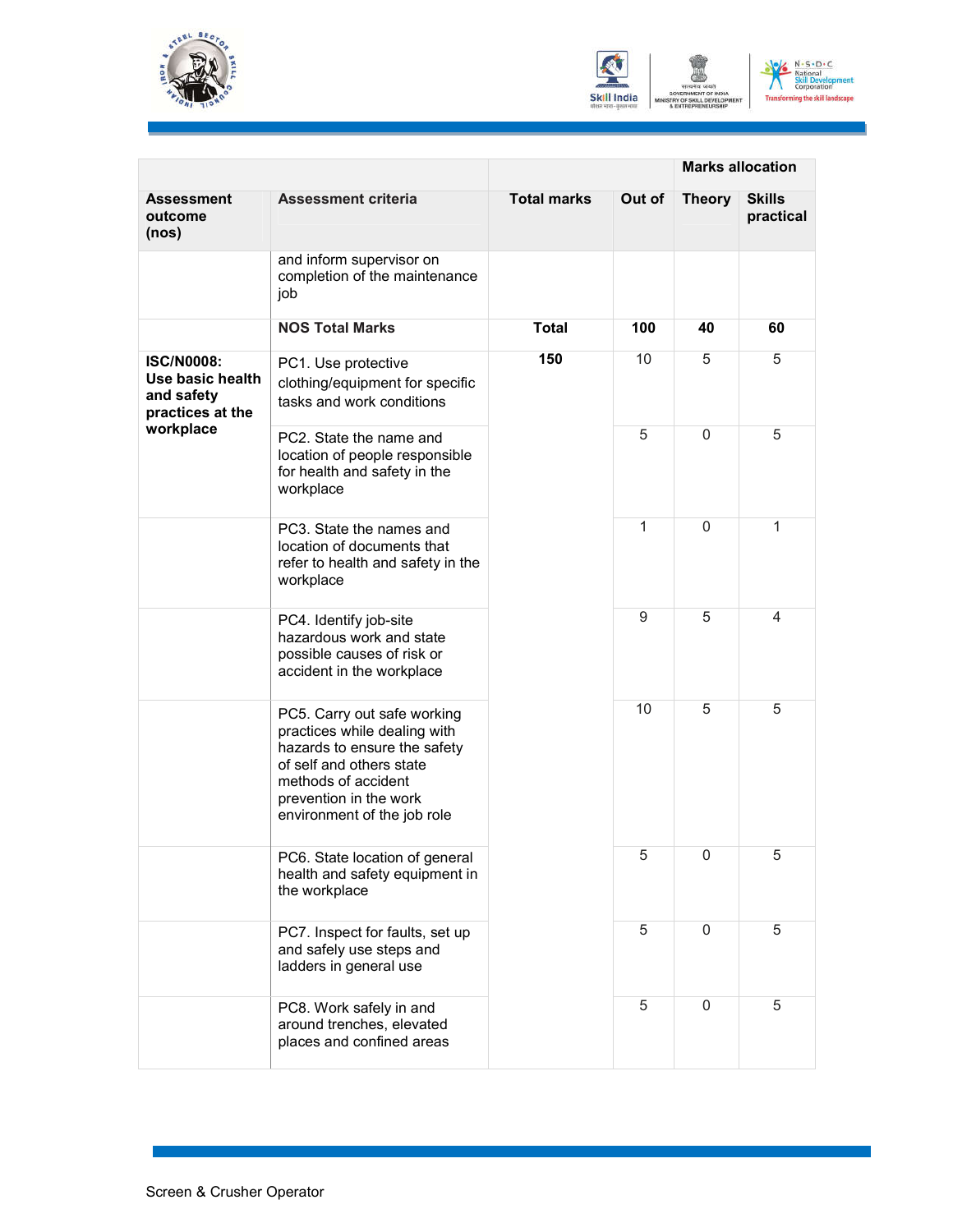





|                                |                                                                                                                                                    |                    | <b>Marks allocation</b> |               |                            |
|--------------------------------|----------------------------------------------------------------------------------------------------------------------------------------------------|--------------------|-------------------------|---------------|----------------------------|
| Assessment<br>outcome<br>(nos) | <b>Assessment criteria</b>                                                                                                                         | <b>Total marks</b> | Out of                  | <b>Theory</b> | <b>Skills</b><br>practical |
|                                | PC9. Lift heavy objects safely<br>using correct procedures                                                                                         |                    | 5                       | $\mathbf 0$   | 5                          |
|                                | PC10. Apply good<br>housekeeping practices at all<br>times                                                                                         |                    | 1                       | 0             | $\mathbf{1}$               |
|                                | PC11. Identify common<br>hazard signs displayed in<br>various areas                                                                                |                    | 6                       | 5             | $\mathbf{1}$               |
|                                | PC12. Retrieve and/or point<br>out documents that refer to<br>health and safety in the<br>workplace                                                |                    | 4                       | $\mathbf{0}$  | 4                          |
|                                | PC13. Use the various<br>appropriate fire extinguishers<br>on different types of fires<br>correctly                                                |                    | 9                       | 5             | 4                          |
|                                | PC14. Demonstrate rescue<br>techniques applied during fire<br>hazard                                                                               |                    | 10                      | 5             | 5                          |
|                                | PC15. Demonstrate good<br>housekeeping in order to<br>prevent fire hazards                                                                         |                    | 1                       | $\Omega$      | 1                          |
|                                | PC16. Demonstrate the<br>correct use of a fire<br>extinguisher                                                                                     |                    | 4                       | $\mathbf{0}$  | 4                          |
|                                | PC17. Demonstrate how to<br>free a person from<br>electrocution                                                                                    |                    | 5                       | 0             | 5                          |
|                                | PC18. Administer appropriate<br>first aid to victims as required<br>e.g. in case of bleeding, burns,<br>choking, electric shock,<br>poisoning etc. |                    | 10                      | 5             | 5                          |
|                                | PC19. Demonstrate basic<br>techniques of bandaging                                                                                                 |                    | 5                       | $\Omega$      | 5                          |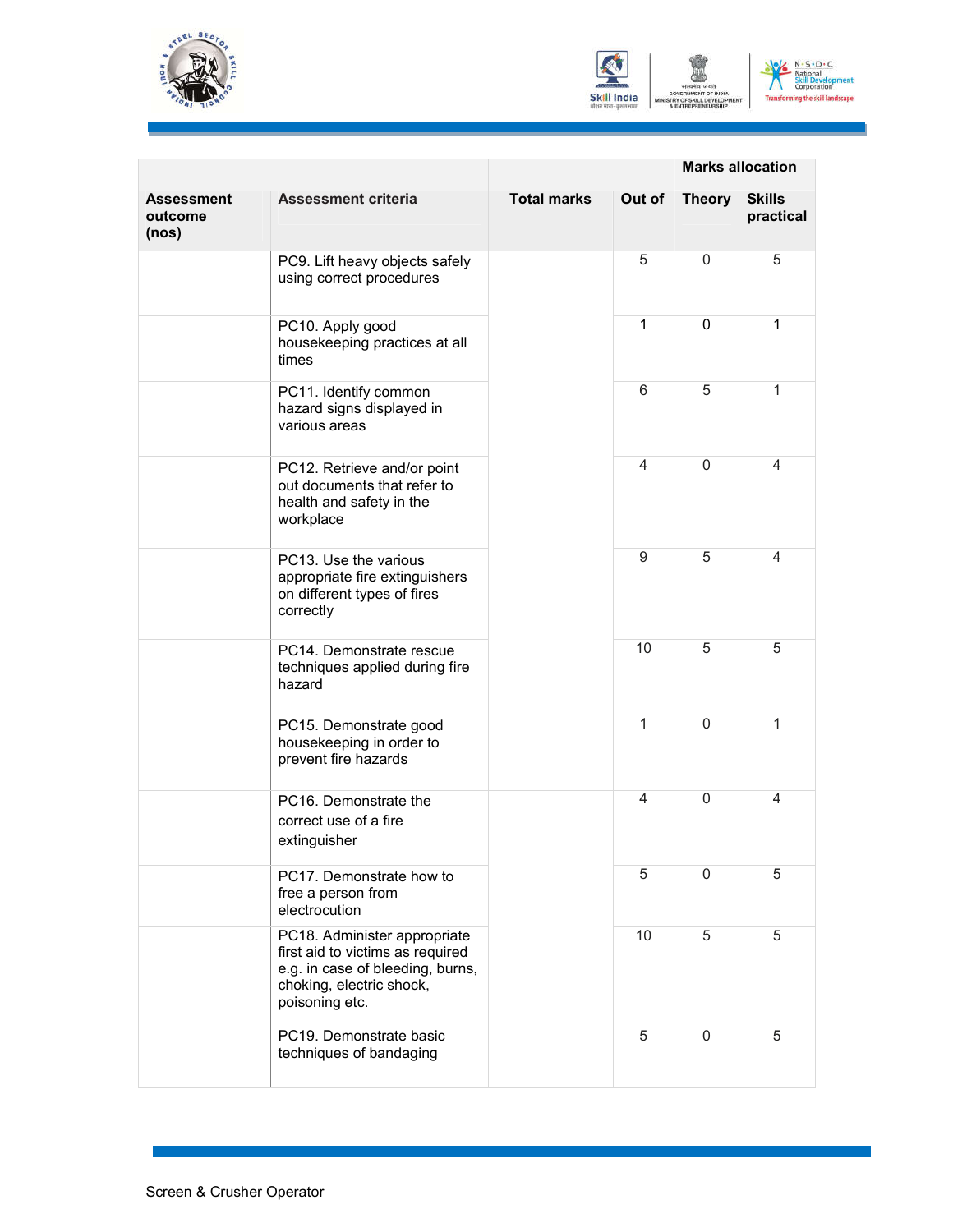





|                                                             |                                                                                                                                                                                             |                    | <b>Marks allocation</b> |               |                            |
|-------------------------------------------------------------|---------------------------------------------------------------------------------------------------------------------------------------------------------------------------------------------|--------------------|-------------------------|---------------|----------------------------|
| Assessment<br>outcome<br>(nos)                              | <b>Assessment criteria</b>                                                                                                                                                                  | <b>Total marks</b> | Out of                  | <b>Theory</b> | <b>Skills</b><br>practical |
|                                                             | PC20. Respond promptly and<br>appropriately to an accident<br>situation or medical<br>emergency in real or simulated<br>environments                                                        |                    | 10                      | 5             | 5                          |
|                                                             | PC21. Perform and organize<br>loss minimization or rescue<br>activity during an accident in<br>real or simulated environments                                                               |                    | 5                       | 0             | 5                          |
|                                                             | PC22. Administer first aid to<br>victims in case of a heart<br>attack or cardiac arrest due to<br>electric shock, before the<br>arrival of emergency services<br>in real or simulated cases |                    | 5                       | $\mathbf{0}$  | 5                          |
|                                                             | PC23. Demonstrate the<br>artificial respiration and the<br><b>CPR Process</b>                                                                                                               |                    | 5                       | 0             | 5                          |
|                                                             | PC24. Participate in<br>emergency procedures                                                                                                                                                |                    | 5                       | 0             | 5                          |
|                                                             | PC25. Complete a written<br>accident/incident report or<br>dictate a report to another<br>person, and send report to<br>person responsible                                                  |                    | 9                       | 5             | 4                          |
|                                                             | PC26. Demonstrate correct<br>method to move injured<br>people and others during an<br>emergency                                                                                             |                    | 1                       | $\Omega$      | 1                          |
|                                                             | <b>NOS Total Marks</b>                                                                                                                                                                      | <b>Total</b>       | 150                     | 45            | 105                        |
| <b>ISC/N0009:</b><br><b>Work effectively</b><br>with others | PC1. Accurately receive<br>information and instructions<br>from the supervisor and fellow<br>workers, getting clarification<br>where required                                               | 100                | 10                      | 5             | 5                          |
|                                                             | PC2. Accurately pass on<br>information to authorized<br>persons who require it and<br>within agreed timescale and<br>confirm its receipt                                                    |                    | 10                      | 5             | 5                          |